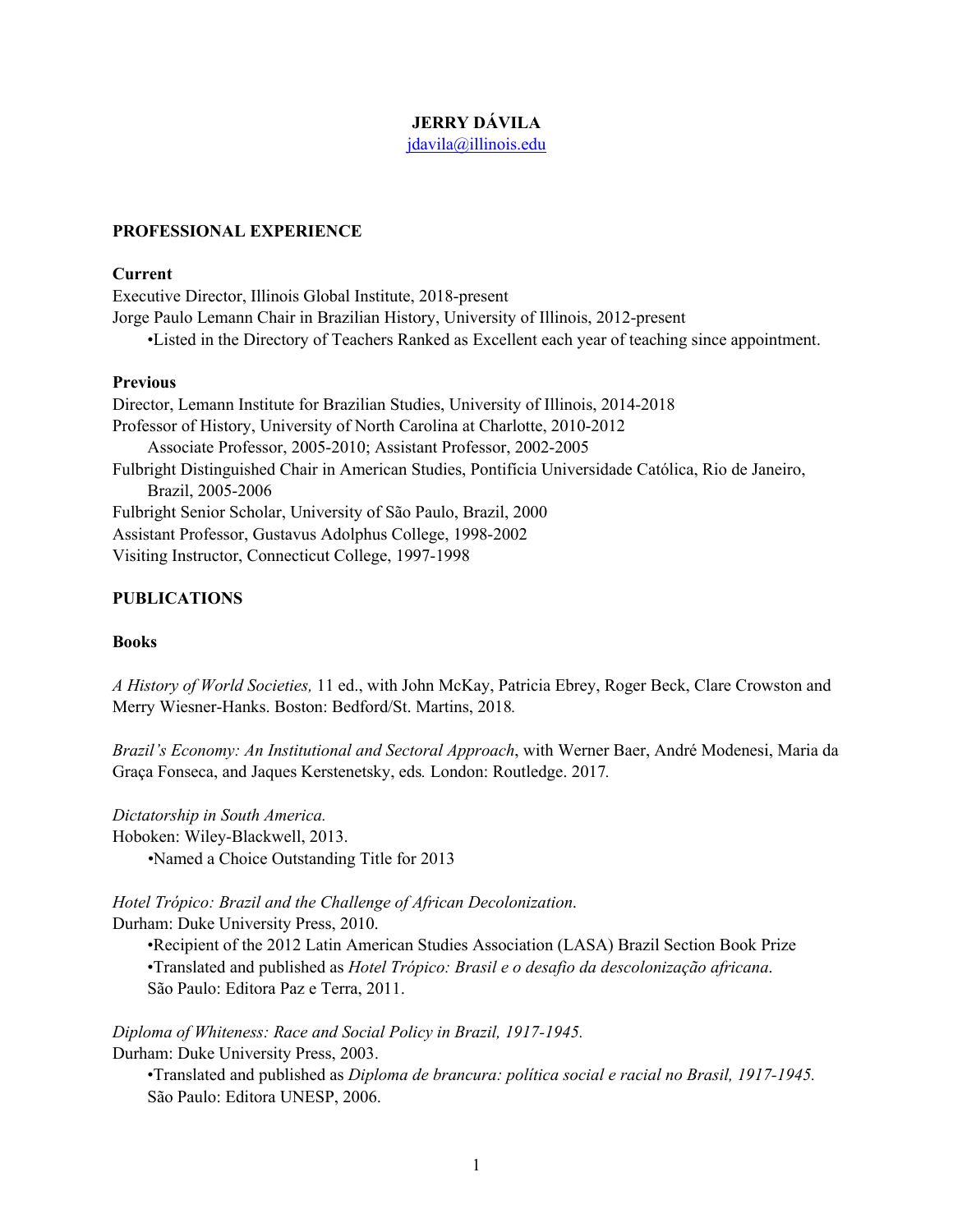## **Refereed Articles**

"Challenging Racism in Brazil: Legal Suits in the Context of the 1951 Anti-Discrimination Law," *Vária História*, 33:61 (2017), 731-753*.*

"Brazilian Race Relations in the Shadow of Apartheid," *Radical History Review*, 119 (2014), 122-145. Translated and adapted as "Ditadura, Redemocratização e Apartheid," *Revista História: Questões e Debates*, 63:2 (2015), 91-106.

"Brazilian Race Relations: A Changing Context," *The Latinamericanist*, 56:4 (2012) 1-10.

Editor, Special issue "Brazilian Race Relations: A Changing Context," *The Latinamericanist,* 56:4 (2012).

"Ethnicity, Latin American Area Studies and Transnationalism," *Latin American and Caribbean Ethnic Studies*, 6:2 (2011), 225-232.

"Entre dois mundos: Gilberto Freyre, a ONU e o apartheid sul-africano," *História Social*, 19 (2010), 135- 148.

"Raça, etnia e colonialismo português na obra de Gilberto Freyre," *Desigualdade e Diversidade*, 7 (2010), 153-174.

"Pele branca, máscaras negras: diplomatas brasileiros na Nigéria e concepções identitárias (1962-1966)," *Antropologia USP*, 51:2 (2009), 473-518.

"Introduction, Special issue "Race and Ethnicity in Brazil in Honor of Thomas Skidmore," with James Green and Jeffrey Lesser. *Estudios Interdisciplinários de América Latina y el Caribe,* 19:1 (2008), 7-11.

Co-Editor, Special issue "Race and Ethnicity in Brazil in Honor of Thomas Skidmore," with James Green and Jeffrey Lesser. *Estudios Interdisciplinários de América Latina y el Caribe,* 19:1 (2008).

"Ethnicity and the Shifting Margins of Brazilian Identity," *Diaspora*, 14:1 (2005), 185-200.

"Visões Americanas, realidades autoritárias: Encontros entre a 'Sociedade Democrática' de John Dewey e a era Vargas no Brasil," *Educação em Questão*, 24:10 (2005), p. 7-28.

"O comparativo e o transnacional nos estudos brasileiros e americanos," *Transit Circle: Revista Brasileira de Estudos Americanos*, 4 (2005), 66-77.

"O valor social da brancura no pensamento educacional da era Vargas," *Educar,* 25 (2005). 111-126.

"Ethnicity, Identity and Nationhood in Latin America," *Jewish History*, 18:1 (2004), 95-113. "Under the Long Shadow of Getúlio Vargas: A Research Chronicle," *Estudios Interdisciplinarios de América Latina y El Caribe*, 12:1 (2001): 25-38.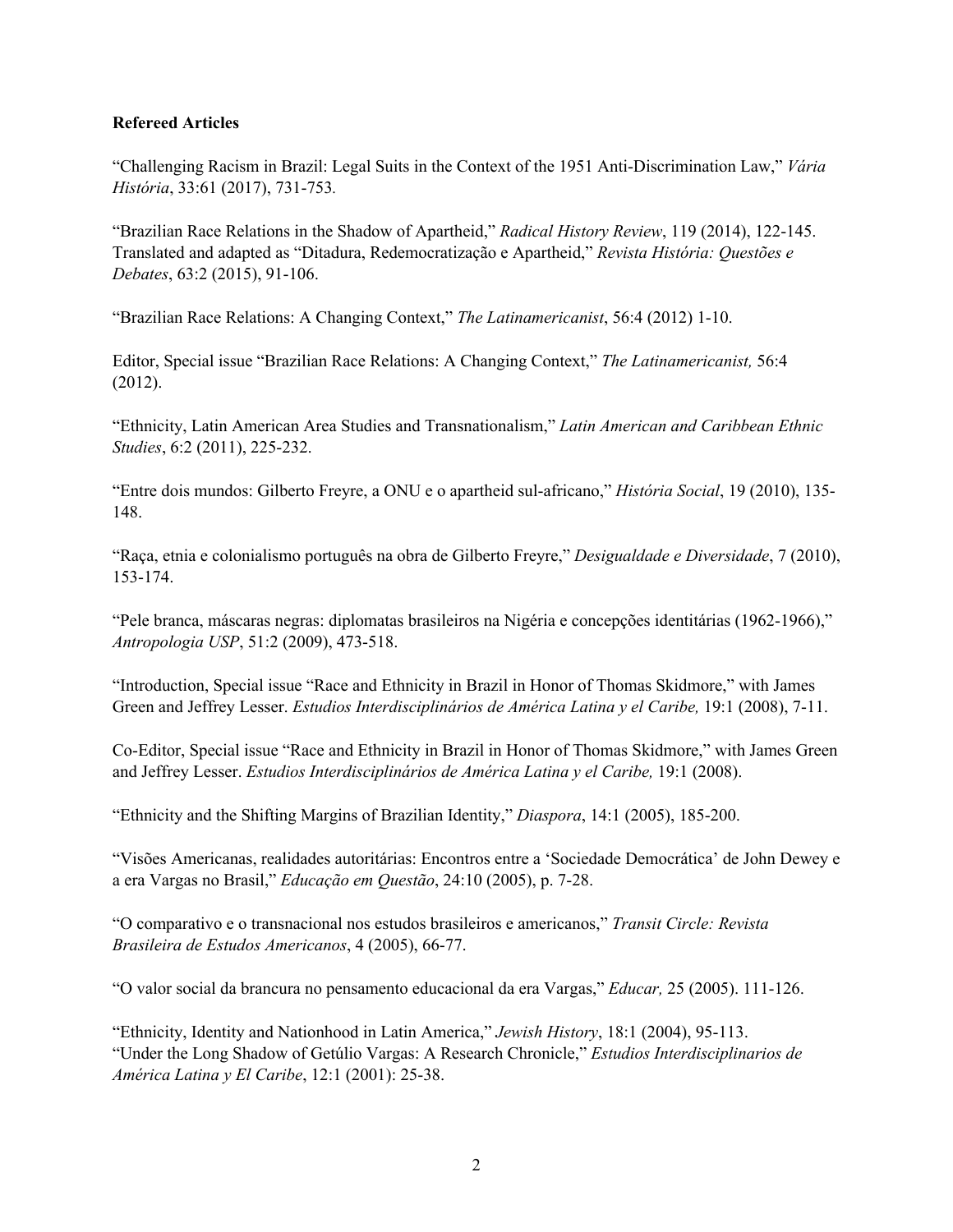"Expanding Perspectives on Race in Brazil," *Latin American Research Review*. 35:3 (2000): 188-198.

# **Chapters in Books**

"Gilberto Freyre: Racial Populism and Ethnic Nationalism," in *Lusotropicalism and its Discontents: The Making and Unmaking of Racial Exceptionalism,"* eds. Warwick Anderson, Ricardo Roque and Ricardo Ventura Santos. New York: Berghahn Books, 2019, 45-67.

"Nationalism and the development of the Brazilian steel industry," in *Brazil's Economy: An Institutional and Sectoral Approach,* eds. Baer, Dávila, Modenesi, Fonseca and Kerstenetsky*.* London: Routledge, 2017, 157-170*.*

"Introduction: case studies in Brazil's economy," with Modenesi, Fonseca and Kerstenetsky, in *Brazil's Economy: An Institutional and Sectoral Approach,* eds. Baer, Dávila, Modenesi, Fonseca and Kerstenetsky. London: Routledge, 2017, 1-5.

"Brasil, Israel y el Voto 'Sionismo=Racismo' en las Naciones Unidas (1975)," with Jeffrey Lesser, in *Mas allá del Medio Oriente: Las diasporas judía y árabe en América Latina*, eds. Raanan Rein, María José Cano Pérez and Beatriz Molina Rueda. Granada: Editorial Universidad de Granada, 2012, 227-242.

Foreword to *Brazil: A Century of Change*, eds. Ignacy Sachs, Jorge Wilheim and Paulo Sergio Pinheiro. Chapel Hill: University of North Carolina Press, 2009, vii-xix.

"As cotas através de um espelho distorcido: Acertos e desacertos das ações afirmativas no discurso da educação no Brasil," with Jeffrey Lesser, *Universidade pública e inclusão social: Experiência e imaginação*, eds. Maria do Carmo de Lacerda Peixoto and Antonia Vitória Aranha. Belo Horizonte: Editora UFMG, 2008, 121-138.

"Getúlio Vargas: Historical Memory," in *Vargas and Brazil: New Perspectives*, ed. Jens Hentschke, London: Palgrave, 2006, 257-282. Translated and adapted as "Os usos e abusos da memória de Getúlio Vargas no Brasil." In *Leituras em História*, Cláudio DeNipoti and André Joanilho, eds. Curitiba: Editora Aos Quatro Ventos, 2003, 85-118.

"Construindo o homem brasileiro: Educação e eugenia na era Vargas," in *A Educação Escolar em Perspectiva Histórica,* Maria Elisabeth Blank Miguel and Rosa Lydia Teixeira Corrêa, eds. São Paulo: Editora Autores Associados, 2005, 341-354.

"Influências do pensamento eugênico na educação brasileira: desafios para a atualidade," in *Ensino de Biologia: conhecimentos e valores em disputa,* Marandino, Selles, Ferreira and Amorim, eds. Rio de Janeiro: Editora da Universidade Federal Fluminense, 2005, 15-36.

"Norma Fraga: Race, Class, Education and the Estado Novo," in *The Human Tradition in Modern Brazil*, Peter M. Beattie, ed. Wilmington: Scholarly Resources, 2003, 165-182.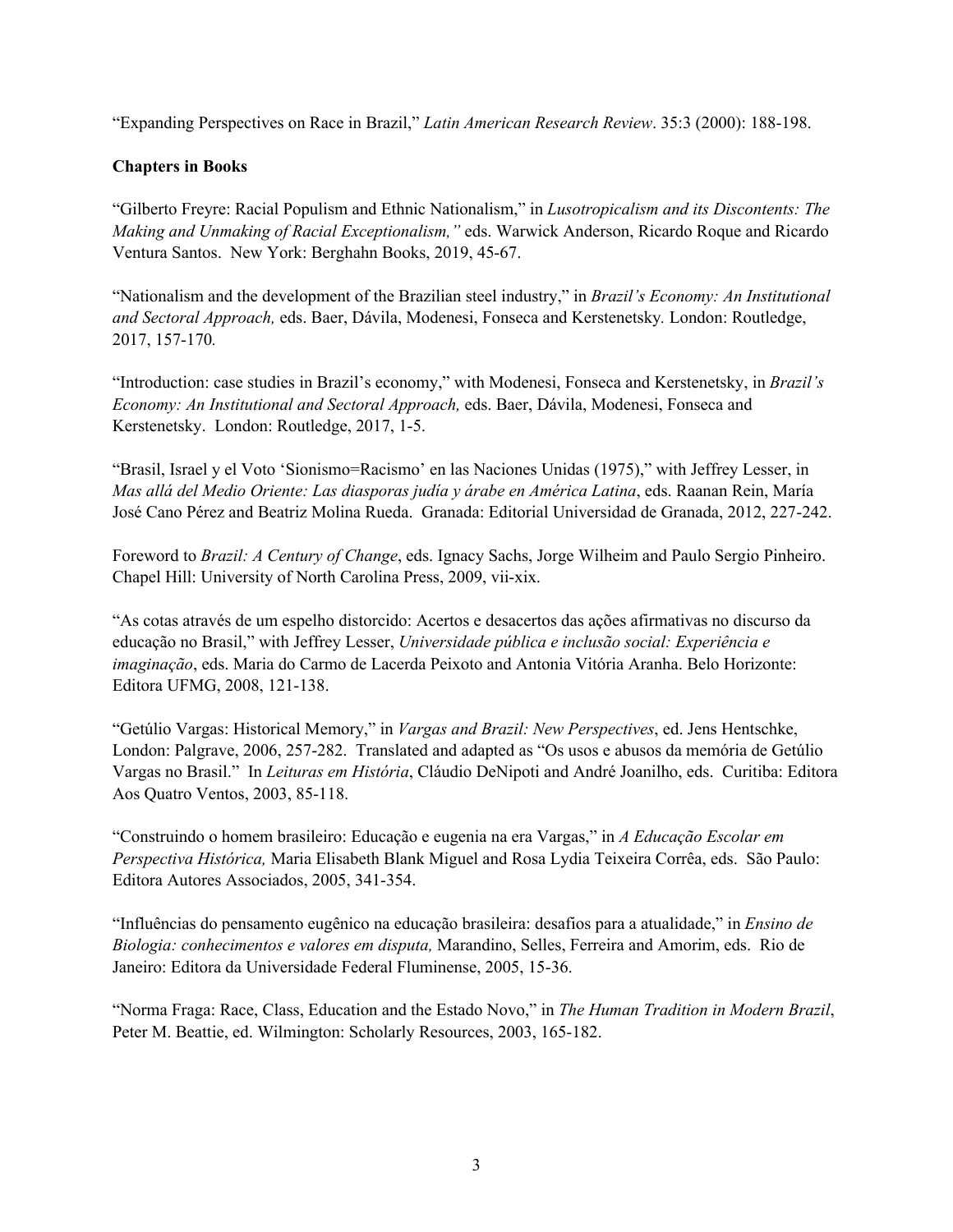# **Other Selected Publications**

"Eugenia, educação e políticas públicas no Brasil," interview in *História, Ciências, Saúde – Manguinhos*  blog, September 2015.

http://www.revistahcsm.coc.fiocruz.br/eugenia-educacao-e-politicas-publicas-no-brasil/

"Legacy of a Dictatorship: Brazil Has Made Enviable Political and Economic Strides, but the Damage Inflicted by Military Rule is Still Felt," *The Cairo Review*, 12, Winter 2014, 33-43.

"O último colonialista," *Revista de História da Biblioteca Nacional*, No. 99, December, 2013, 48-51.

"Brazil is Experiencing Growing Pains," *The New York Times,* Room for Debate, June 19, 2013.

"What Brazil Does Well," *The New York Times*, Room for Debate, March 30, 2012.

*O Brasil na diáspora africana: pessoas e idéias em movimento*. Rio de Janeiro: PUC Editora, 2009.

"Comparação entre Brasil e EUA se baseia em caricaturas," *Folha de S. Paulo*, November 23, 2008, Caderno Especial: Racismo, 11.

# **SELECTED CONFERENCE SESSIONS** (Since 2015)

Migrants, Refugees and Asylum Seekers in Latin America Symposium, Keynote Address, "Racial Populism and Ethnic Nationalism in Brazilian Perspective," Tel Aviv University, 2019.

Conference on Latin American History (joint with AHA), Session Chair "Inter-American Lives and Loyalties: Ties that Bound," Chicago, 2019.

Migrants, Refugees and Asylum-Seekers: Re-Thinking Migration to Latin America and the New Ethnic Studies Symposium, Commentator, Freie Universität Berlin, 2018.

I International Seminar on the History of Education, Keynote Address, "O Desafio dos Silencios nas Relações Raciais no Brasil," Federal University of São João del Rei, Brazil, 2017.

Conference on Latin American History (joint with AHA), "Defining and Denouncing Racial Discrimination in Brazil: The Debate Surrounding the Katherine Dunham Case," Denver, 2017.

Conference on Latin American History, Roundtable Chair and Organizer, "Thomas Skidmore and Latin American History," Denver, 2017.

Racial Conceptions in the Portuguese-Speaking Global South Symposium, "Defining and Denouncing Discrimination in Brazil: Legal Suits in the Context of the 1951 Law, Rio de Janeiro, 2016.

Institutional Case Studies of Brazil's Economy Workshop, "Nationalist Ideology in the Making of Brazil's Steel Industry," Federal University of Rio de Janeiro, 2015.